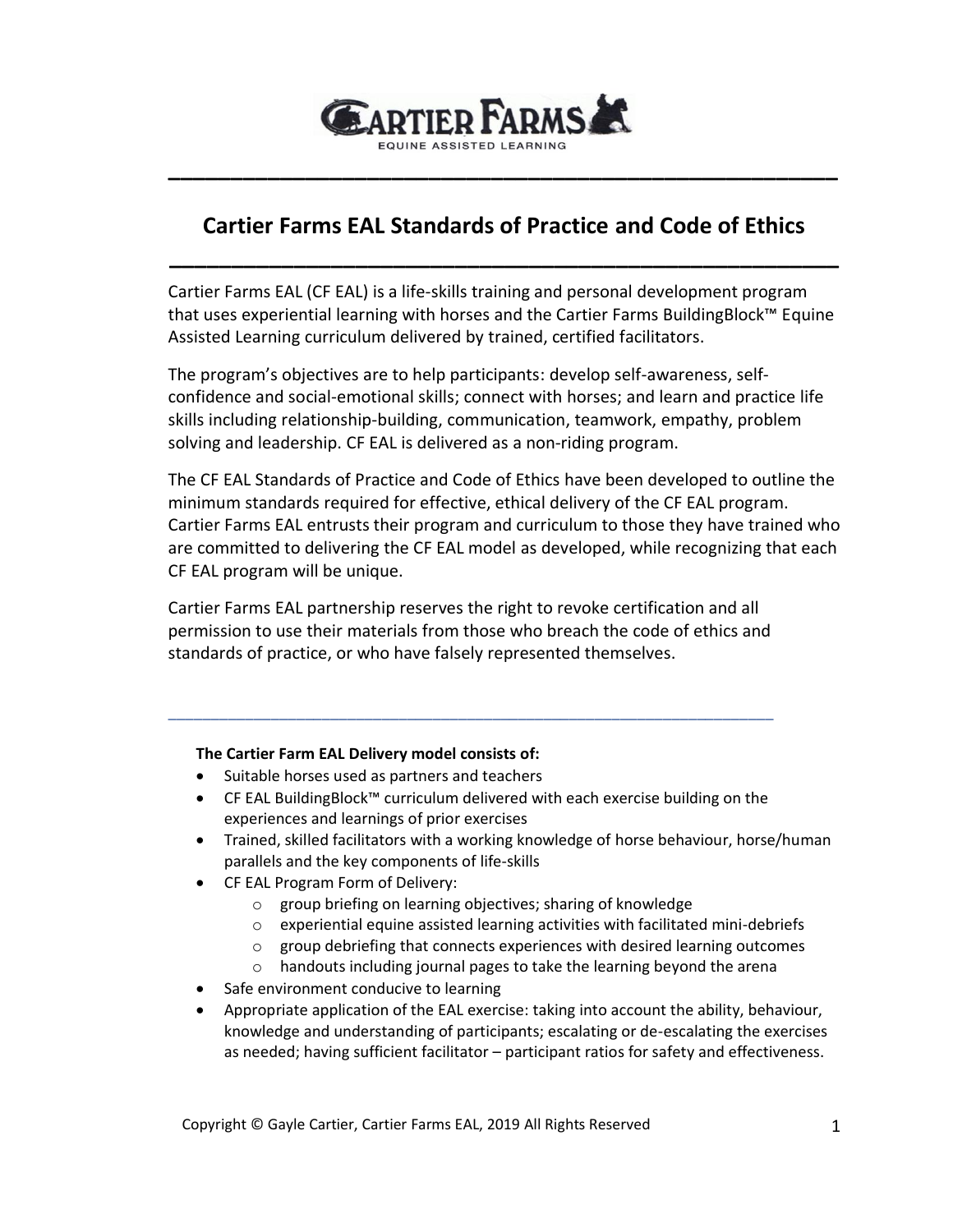# **Cartier Farms EAL Standards of Practice \_\_\_\_\_\_\_\_\_\_\_\_\_\_\_\_\_\_\_\_\_\_\_\_\_\_\_\_\_\_\_\_\_\_\_\_\_\_\_\_\_\_\_\_\_\_\_\_\_\_\_\_\_\_\_\_\_\_\_\_\_**

**\_\_\_\_\_\_\_\_\_\_\_\_\_\_\_\_\_\_\_\_\_\_\_\_\_\_\_\_\_\_\_\_\_\_\_\_\_\_\_\_\_\_\_\_\_\_\_\_\_\_\_\_\_\_\_\_\_\_\_\_\_**

#### **1. Program Model**

- 1.1 CF EAL facilitators follow the CF EAL Delivery Model whenever delivering CF EAL programs.
- 1.2 CF EAL facilitators only use curriculum and exercises that are approved by Cartier Farms EAL partnership in programs that are marketed as CF EAL.
- 1.3 CF EAL facilitators recognize the CF EAL program is not a therapy program and they do not market or deliver it as a therapy program.

### **2. Competence**

- 2.1 CF EAL facilitators have and maintain competency to deliver safe, ethical and effective equine assisted learning programs. They use sound judgement and knowledge in planning and delivering EAL programs.
- 2.2 CF EAL facilitators regularly evaluate their professional strengths and limitations and strive to improve themselves through ongoing education and training.
- 2.3 CF EAL facilitators represent their qualifications accurately and provide services only within the parameters of their experience, competence and professional training (scope of practice).
- 2.4 CF EAL facilitators seek mentoring support and information as needed and are open to feedback from Cartier Farms EAL trainers, colleagues, participants and other professionals.
- 2.5 CF EAL facilitators take action to remedy personal problems and limitations that might cause harm in the delivery of EAL programs.
- 2.6 CF EAL facilitators do not use mood altering substances (other than necessary prescription drugs) prior to or when delivering EAL programs.

### **3. Horses**

- 3.1 Horses used in EAL programs are respected and valued as partners. They are always treated fairly, kindly and responsibly, and are never mistreated.
- 3.2 CF EAL only works with horses that are well cared for, in sufficiently good health (both physically and psychologically) and serviceably sound, regardless of whether the horses are owned, leased or borrowed.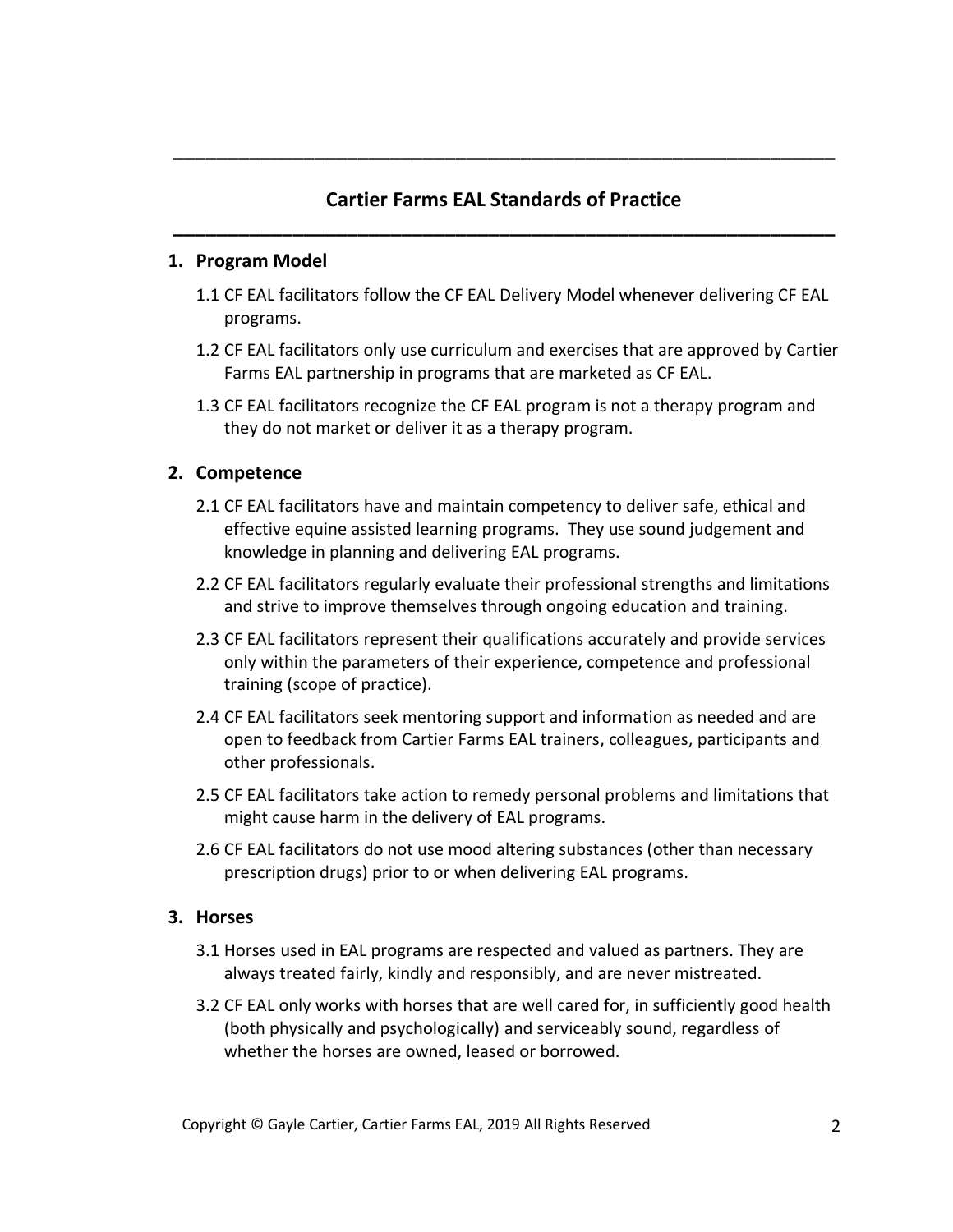- 3.3 CF EAL only uses horses that have suitable temperament, training and experience to work as EAL teachers. Horses are thoroughly tested for suitability before being used in EAL programs.
- 3.4 Horses used in CF EAL programs will have established relationships and be compatible with each other in an EAL arena setting.
- 3.5 Horses for whom it would be unfair to remain in EAL programs are retired from their jobs.

### **4. Respect and Integrity**

- 4.1 CF EAL facilitators respect the rights, autonomy and dignity of all individuals (people and horses), and act with integrity and fairness at all times in the course of their practice.
- 4.2 CF EAL facilitators take personal responsibility and accountability for their decisions, actions and competence.
- 4.3 CF EAL facilitators value diversity and respect the unique nature of each person they interact with. They do not discriminate based on age, gender, culture, ethnicity/race, religion / faith, sexual orientation/identity, abilities, social or economic status or health status or disability.
- 4.4 CF EAL facilitators establish and maintain clear and appropriate professional boundaries with participants; avoid dual relationships when there is a risk of exploitation or potential harm to the participant; and never engage in sexual misconduct or other misuse or abuse of their power and responsibility.
- 4.5 CF EAL facilitators recognize the rights of individuals to autonomy and selfdetermination. They understand the sensitive nature of physical touch and they do not use it if it creates risk of harm to participants, unless required as a necessary safety intervention.
- 4.6 CF EAL facilitators respect the privacy of participants and colleagues and hold in confidence all personal information except when that information is released by written consent or when there is a legal duty to report.
- 4.7 CF EAL facilitators respect the integrity of the CF EAL program and do not alter the exercise design. They recognize that it is not a therapy model.

4.8CF EAL facilitators are mindful of copyright infringement and do not reproduce the CF EAL materials or curriculum or share these with others for any purpose, without the express written permission of the Cartier Farms EAL partnership.

## **5. Safety**

5.1 CF EAL facilitators are committed to safety, including both physical and psychological safety, of all humans and horses as the highest priority.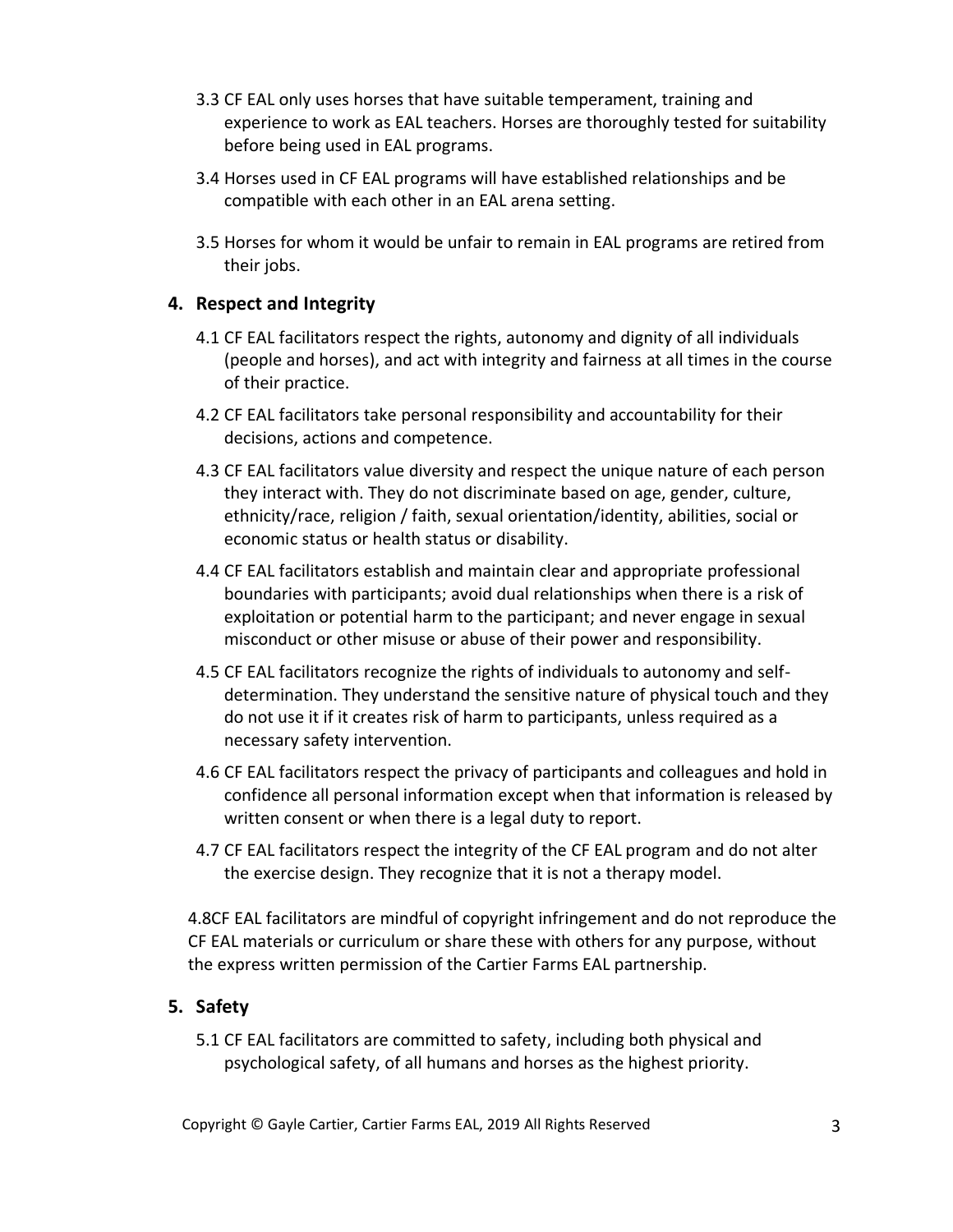- 5.2 CF EAL facilitators always create and maintain a safe environment and design and implement activities in a safe way.
- 5.3 CF EAL participants learn about horses and herd behavior and safe ways of interacting with horses at the start of programs and ongoing. Facilitators encourage and model safe and respectful human - horse interactions and monitor horse and human behaviour and intervene as necessary for safety.
- 5.4 CF EAL horses are tested for suitability using the EAL horse assessment form before being used in programs. Horses are retested at least every 2 years. EAL horses are re-schooled as needed to maintain the safety and wellbeing of all, including the horses.
- 5.5 CF EAL programs have sufficient certified and oriented facilitators for program safety and effectiveness. Program sessions have no less than one facilitator per two teams; a ratio of one facilitator per one team is recommended. At least 50% of facilitators in any program are CF EAL trained and certified unless an exception is approved by the CF EAL partnership. It is recommended that all facilitators are CF EAL trained and certified.
- 5.6 CF EAL programs have an emergency action plan that all personnel are trained in which at a minimum includes for provision of human first aid, provision of equine first aid or at minimum emergency vet contact, a working phone, emergency contacts, directions to nearest hospital and written posted emergency procedures including evacuation.

#### **6 Business Practices**

- 6.1 CF EAL facilitators and program administrators engage in sound and ethical business, employment and administrative practices.
- 6.2 CF EAL facilitators and program administrators are knowledgeable about and respect and uphold all laws, regulations, professional standards and policies relevant to delivery of CF EAL programs.
- 6.3 Information about the EAL program is clearly communicated to participants / guardians and partner agencies including the nature of the program and its risks and benefits. Communication is clear about fees prior to provision of services.
- 6.4 CF EAL participants / guardians sign a registration form and release of liability that identifies fully the potential risks of participation. It is required that general liability insurance is in place.
- 6.5 CF EAL facilitators and program administrators maintain accurate business records in relation to finances, contracts, incorporation, HR administration, risk management, horse assessments, registration/participation, incident reports, and consents to share personal information, including photo releases.